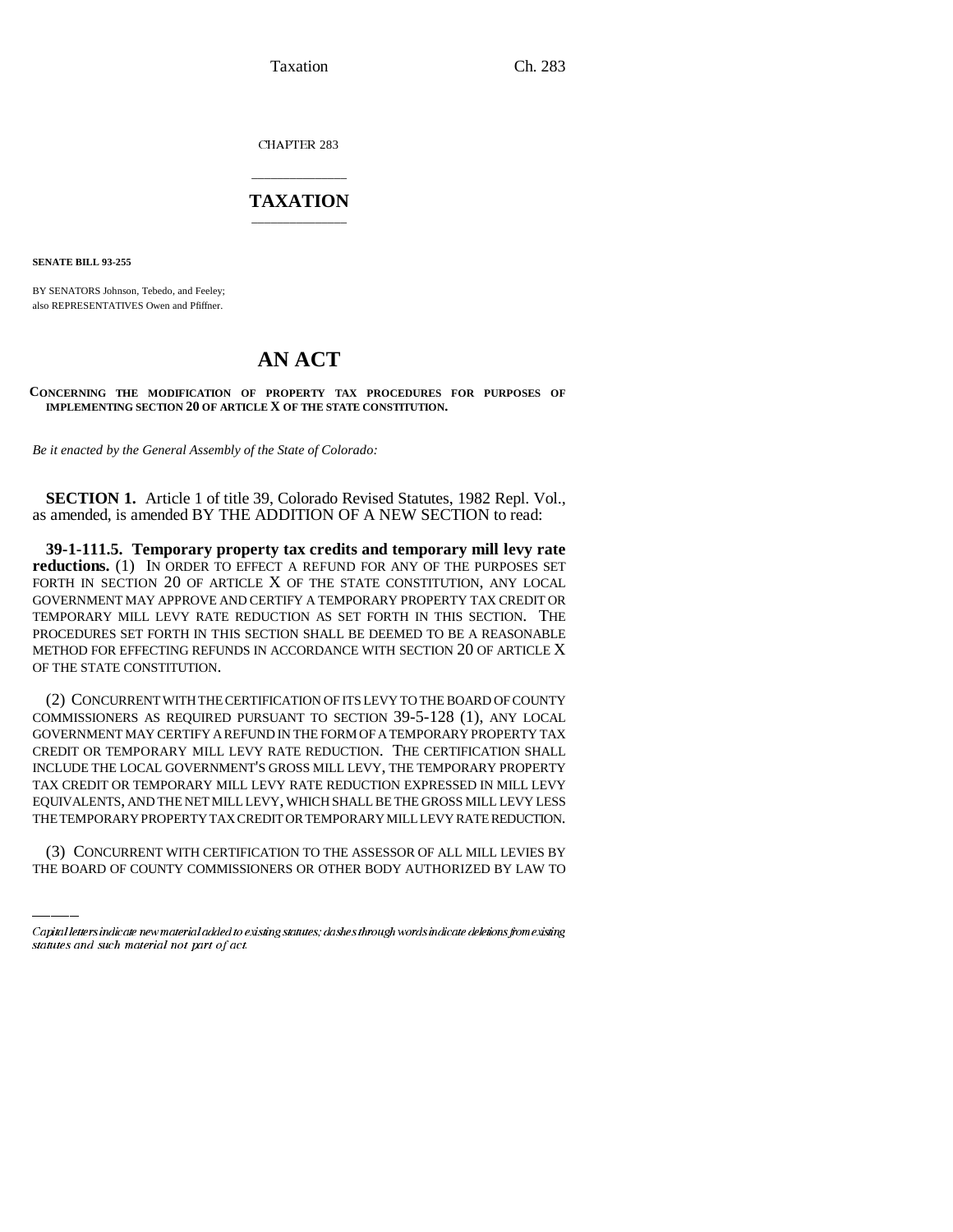### Ch. 283 Taxation

LEVY TAXES IN ACCORDANCE WITH SECTION 39-1-111 (2), THE BOARD OF COUNTY COMMISSIONERS SHALL CERTIFY ANY OTHER LOCAL GOVERNMENT'S TEMPORARY PROPERTY TAX CREDIT OR TEMPORARY MILL LEVY RATE REDUCTION AND ANY TEMPORARY PROPERTY TAX CREDIT OR TEMPORARY MILL LEVY RATE REDUCTION FOR THE COUNTY OR CITY AND COUNTY ITSELF, ITEMIZED AS SET FORTH IN SUBSECTION (2) OF THIS SECTION.

(4) CONCURRENT WITH THE DELIVERY TO THE TREASURER OF THE TAX WARRANT BY THE ASSESSOR IN ACCORDANCE WITH SECTION 39-5-129, THE ASSESSOR SHALL, IN ADDITION TO ALL OTHER INFORMATION REQUIRED TO BE SET FORTH IN THE TAX WARRANT, ITEMIZE IN THE MANNER SET FORTH IN SUBSECTION (2) OF THIS SECTION ANY DULY CERTIFIED TEMPORARY PROPERTY TAX CREDIT OR TEMPORARY MILL LEVY RATE REDUCTION.

(5) UPON RECEIPT OF ANY TAX WARRANT REFLECTING A TEMPORARY PROPERTY TAX CREDIT OR TEMPORARY MILL LEVY RATE REDUCTION FOR ANY LOCAL GOVERNMENT, THE TREASURER SHALL BE RESPONSIBLE FOR COLLECTING TAXES ON BEHALF OF SUCH LOCAL GOVERNMENT BASED UPON SUCH LOCAL GOVERNMENT'S NET ADJUSTED MILL LEVY. IN ADDITION TO ANY OTHER INFORMATION REQUIRED BY SECTION 39-10-103, THE TAX STATEMENT SHALL INDICATE BY FOOTNOTE WHICH, IF ANY, LOCAL GOVERNMENT MILL LEVIES CONTAINED THEREIN REFLECT A TEMPORARY PROPERTY TAX CREDIT OR TEMPORARY MILL LEVY RATE REDUCTION FOR THE PURPOSE OF EFFECTING A REFUND IN ACCORDANCE WITH SECTION 20 OF ARTICLE X OF THE STATE CONSTITUTION.

**SECTION 2.** 39-4-103 (1.5) (a), Colorado Revised Statutes, 1982 Repl. Vol., as amended, is amended to read:

**39-4-103. Schedules of property - confidential records - late filing penalties.** (1.5) (a) If a public utility fails to complete a statement of property and legally postmark it for return by April 1, the administrator shall impose on such public utility a late filing penalty in the amount of one hundred dollars for each calendar day the statement of property remains delinquent; except that the late filing penalty shall not exceed three thousand dollars. If, by  $\frac{1}{2}$  JUNE 1, the public utility continues to be delinquent in filing a statement of property, the administrator shall, in addition to imposing a late filing penalty, determine the actual value of such utility on the basis of the best information available. All late filing penalties shall be credited to the general fund.

**SECTION 3.** 39-4-107, Colorado Revised Statutes, 1982 Repl. Vol., as amended, is amended to read:

**39-4-107. Statement of valuation to counties.** No later than the first day of August JULY in each year, the administrator shall advise both the assessor of each county wherein property of a public utility is located and the public utility itself of the amount of valuation for assessment of such public utility in such county, and such amount shall be entered on the tax roll of such county by the assessor in the same manner as though determined by him.

**SECTION 4.** 39-4-108 (1), (2), (4), and (5), Colorado Revised Statutes, 1982 Repl. Vol., as amended, are amended to read: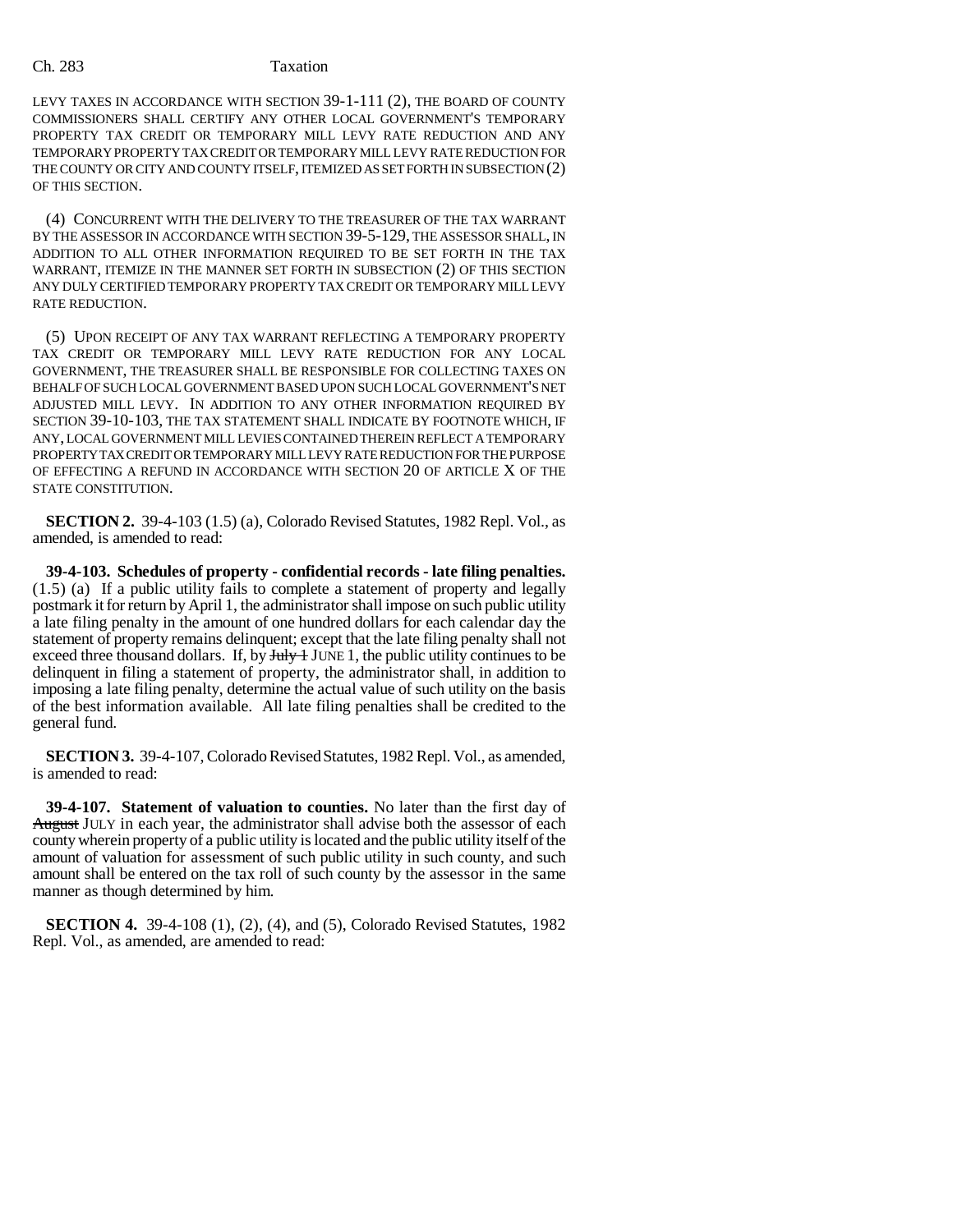#### Taxation Ch. 283

**39-4-108. Complaint - hearing - decision.** (1) Any public utility, being of the opinion that the actual value of its property and plant as determined by the administrator is illegal, erroneous, or not uniform with the actual value of like property similarly situated, as determined by the administrator, may, no later than August  $2\theta$  JULY 15, file a petition or complaint with the administrator, setting forth such illegality, error, or lack of uniformity.

(2) Any assessor or board of county commissioners, being of the opinion that the actual value of the property and plant of any public utility as determined by the administrator is illegal, erroneous, or not uniform with the actual value of like property similarly situated, as determined by the administrator, or that the amount of valuation for assessment of any public utility has not been correctly apportioned among the counties entitled thereto may, no later than  $\frac{\text{August 20 JULY 15}}{\text{H2}}$  file a petition or complaint with the administrator setting forth such illegality, error, lack of uniformity, or incorrect apportionment.

(4) The administrator shall, on September 1 THE FIRST WORKING DAY AFTER NOTICES OF VALUATION ARE MAILED, and on succeeding days if necessary, hear all such petitions and complaints. In case there are several petitions or complaints filed involving like questions, the same may be consolidated for the purpose of hearing and determination. The administrator shall hear all evidence presented and listen to arguments touching upon the matters concerning which the petition or complaint was filed. He shall have power to subpoena and compel the attendance of witnesses and to require the production of any books or records deemed necessary to arrive at a proper determination of the matter. Upon good cause, any hearing may be adjourned from time to time, but in no event beyond September 15 JULY 27. Hearings conducted under this section shall be informal, and a verbatim record need not be made, as required under section 24-4-105 (13), C.R.S.

(5) The administrator shall render his decision upon any petition or complaint, in writing, no later than September 20 AUGUST 1 and shall transmit a copy thereof to all parties affected.

**SECTION 5.** 39-5-121 (2), Colorado Revised Statutes, 1982 Repl. Vol., as amended, is amended to read:

**39-5-121. Notice of adjusted valuation.** (2) (a) The assessor shall, no later than October 10 AUGUST 25 of each year, notify each taxing entity subject to the provisions of section 29-1-301, C.R.S., and notify the division of local government of the total valuation for assessment of land and improvements within the entity and shall also report: The amount of the total valuation for assessment attributable to annexation or inclusion of additional land, and the improvements thereon, and personal property connected therewith within the taxing entity for the preceding year; the amount attributable to new construction and personal property connected therewith within the taxing entity for the preceding year; the amount attributable to increased volume of production for the preceding year by a producing mine if said mine is wholly or partially within the taxing entity and if such increase in volume of production causes an increase in the level of services provided by the taxing entity; and the amount attributable to previously legally exempt federal property which becomes taxable if such property causes an increase in the level of services provided by the taxing entity.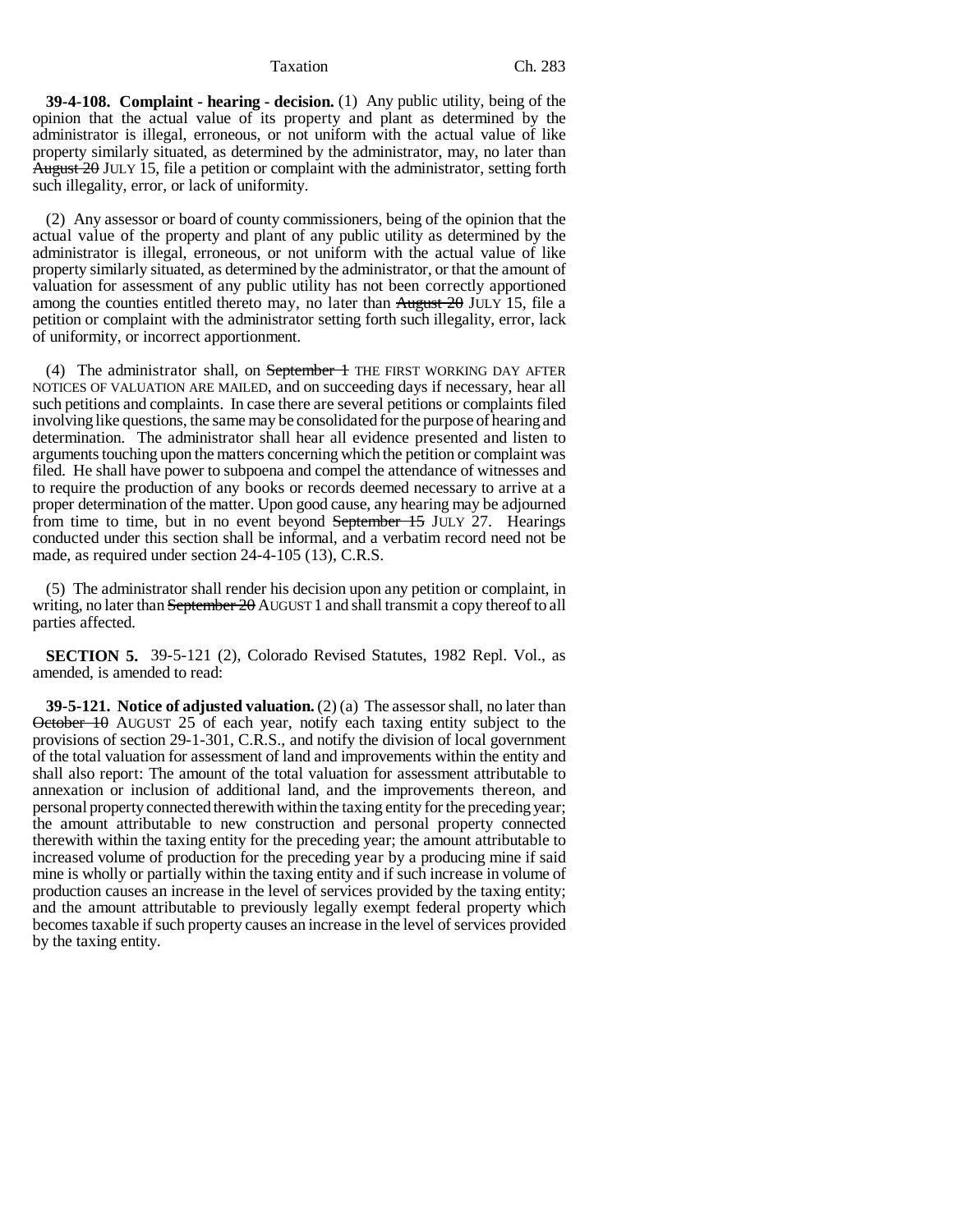### Ch. 283 Taxation

(b) IN ADDITION TO THE INFORMATION SPECIFIED IN PARAGRAPH (a) OF THIS SUBSECTION (2), THE ASSESSOR SHALL, NO LATER THAN AUGUST 25 OF EACH YEAR, NOTIFY EACH TAXING ENTITY EXCEPT SCHOOL DISTRICTS OF THE TOTAL ACTUAL VALUE OF ALL REAL PROPERTY WITHIN THE TAXING ENTITY AND THE TOTAL ACTUAL VALUE OF ALL REAL PROPERTY WITHIN THE TAXING ENTITY FROM CONSTRUCTION OF TAXABLE REAL PROPERTY IMPROVEMENTS, MINUS DESTRUCTION OF SIMILAR IMPROVEMENTS, AND ADDITIONS TO, MINUS DELETIONS FROM, TAXABLE REAL PROPERTY, IN ACCORDANCE WITH THE MANNER PRESCRIBED BY THE ADMINISTRATOR IN MANUALS PREPARED PURSUANT TO SECTION 39-2-109 (1) (e).

**SECTION 6.** 39-5-128 (1), Colorado Revised Statutes, 1982 Repl. Vol., as amended, is amended to read:

**39-5-128. Certification of valuation for assessment.** (1) No later than **October** 10 AUGUST 25 of each year, the assessor shall certify to the clerk of each town and city, to the secretary of each school district, and to the secretary of each special district within his county the total valuation for assessment of all taxable property located within the territorial limits of each such town, city, school district, or special district and shall notify each such clerk, secretary, and board to officially certify the levy of such town, city, school district, or special district to the board of county commissioners no later than December 15.

**SECTION 7.** 39-8-107 (2), Colorado Revised Statutes, 1982 Repl. Vol., as amended, is amended to read:

**39-8-107. Hearings on appeal.** (2) The board shall continue its hearings from time to time until all petitions have been heard, but all such hearings shall be concluded and decisions rendered thereon by the close of business on  $\overline{August\ 10}$ AUGUST 5 of that year. Any decision shall be mailed to the petitioner within five business days of the date on which such decision is rendered.

**SECTION 8. Repeal.** 39-1-104.2 (7), Colorado Revised Statutes, 1982 Repl. Vol., as amended, is repealed as follows:

**39-1-104.2. Legislative declaration - adjustment of residential rate - role of state board of equalization.** (7)  $\left(\frac{a}{b}\right)$  Commencing January 1, 1989, for each year in which there is a change in the level of value used in determining actual value, the state board of equalization shall review, prior to September 20 of such year, the abstracts of assessment submitted by the county assessors pursuant to section 39-2-115 and any other reliable and relevant information provided to the state board of equalization concerning valuation for assessment which is based upon generally accepted appraisal methods and which is consistent with section 3 of article X of the state constitution, including, but not limited to, any valuation for assessment study for such year which is conducted pursuant to section 39-1-104 (16). Utilizing such abstracts and such information, the state board of equalization shall ascertain:

(I) The total valuation for assessment of all taxable property in the state;

(II) The target percentage pursuant to paragraph (a) of subsection (4) of this section as compared with the percentage of aggregate statewide valuation for assessment which is attributable to residential real property as listed in the abstracts